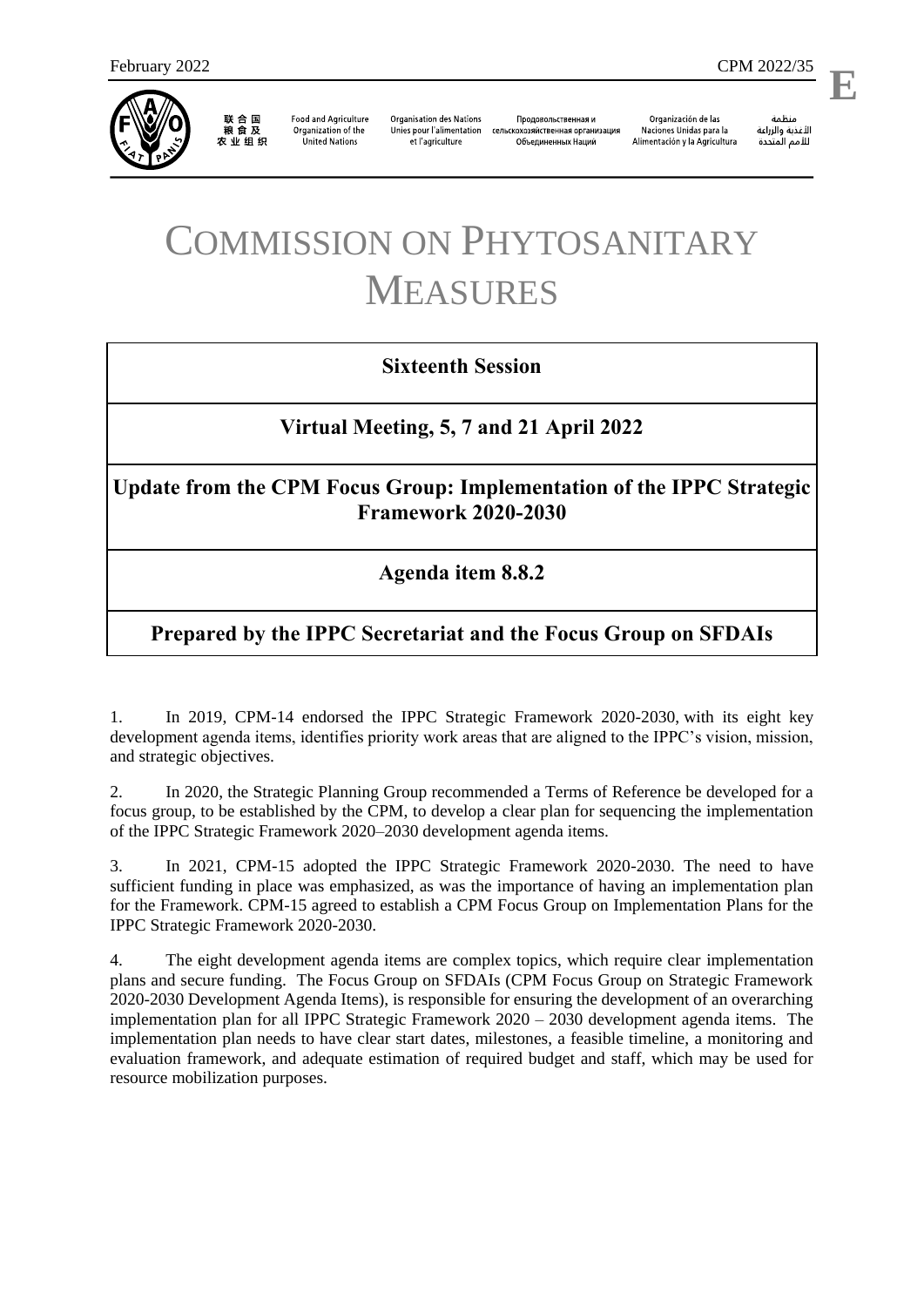5. The CPM Bureau nominated and reviewed candidate applications for members of the focus group composed of up to eleven members with knowledge of the IPPC's mandate and activities, taking account of geographical representation and gender balance as follows:

- Seven members representing national plant protection organizations in each of seven FAO regions are:
- Africa Regan Makarius, NYONI
- Asia Teppei SHIGEMI
- Europe Matthew EVERATT
- North America Katherine HOUGH
- Latin America and Caribbean Diego QUIROGA
- South-West Pacific Glenn DULLA
- One representative of the 10 regional plant protection organizations (RPPOs) Nico HORN (EPPO)
- One representative of the CPM Bureau Peter THOMSON
- One representative of the Standards Committee (SC) André Felipe C. P. da SILVA
- One rep. of the Implementation and Capacity Development Committee (IC) Kyu-ock YIM
- Mr Peter Thomson (CPM Bureau) was elected chairperson with Ms Katherine Hough (North America) elected vice-chairperson.
- 6. The focus group has held eight virtual meeting since September 2021.
- 7. The focus group will:
	- Draft the overarching implementation plan for the IPPC SF development agenda items with milestones to be reached within a ten-year period.
	- Provide advice on the implementation of the IPPC SF 2020-2030 development agenda items and report progress to CPM.

8. The focus group quickly found that each of the SFDAIs are each at very different stages of implementation. Each are using the suggestions for activities contained in the IPPC Strategic Framework 2020-2030 as a guide. Some have clear plans for the next  $12 - 24$  months and others do not. Rightly, some are in the very early stages of scoping and not yet able to produce a detailed plan. Some have resources secured to fund the anticipated work and others do not. The focus group is not aware of any SFDAIs that have clear goals, deliverables and budgets for the next 5 or 6 years. As a result, developing an overarching implementation plan with meaningful information is not yet possible.

9. The focus group is now working with Secretariat staff and, where applicable, with subsidiary bodies and other focus groups or steering committees to develop more detailed and longer-term plans for each of the SFDAIs. These will then be compiled into an overarching, integrated, and sequenced implementation plan with clear milestones and timelines. A critical component of this planning is deciding when to start SFDAIs that have not yet commenced.

10. Some issues and opportunities have arisen that CPM should be aware of:

- There appears to have been an expectation within the Secretariat and with some contracting parties, that implementation of all SFDAIs should have commenced immediately after the Framework was endorsed. This has resulted in undue pressure on Secretariat staff to progress the SFDAIs and unrealistic expectations among contracting parties on what should be being done with each of the SFDAIs.
- There may be a need for the Secretariat to establish a staff position with specialist programme planning, monitoring, reporting and management skills. Some Secretariat staff have good project management skills for discrete projects, but the Framework proposes an ambitious and complex programme of work which needs integrated planning and management to ensure effective delivery over the next 8 years.